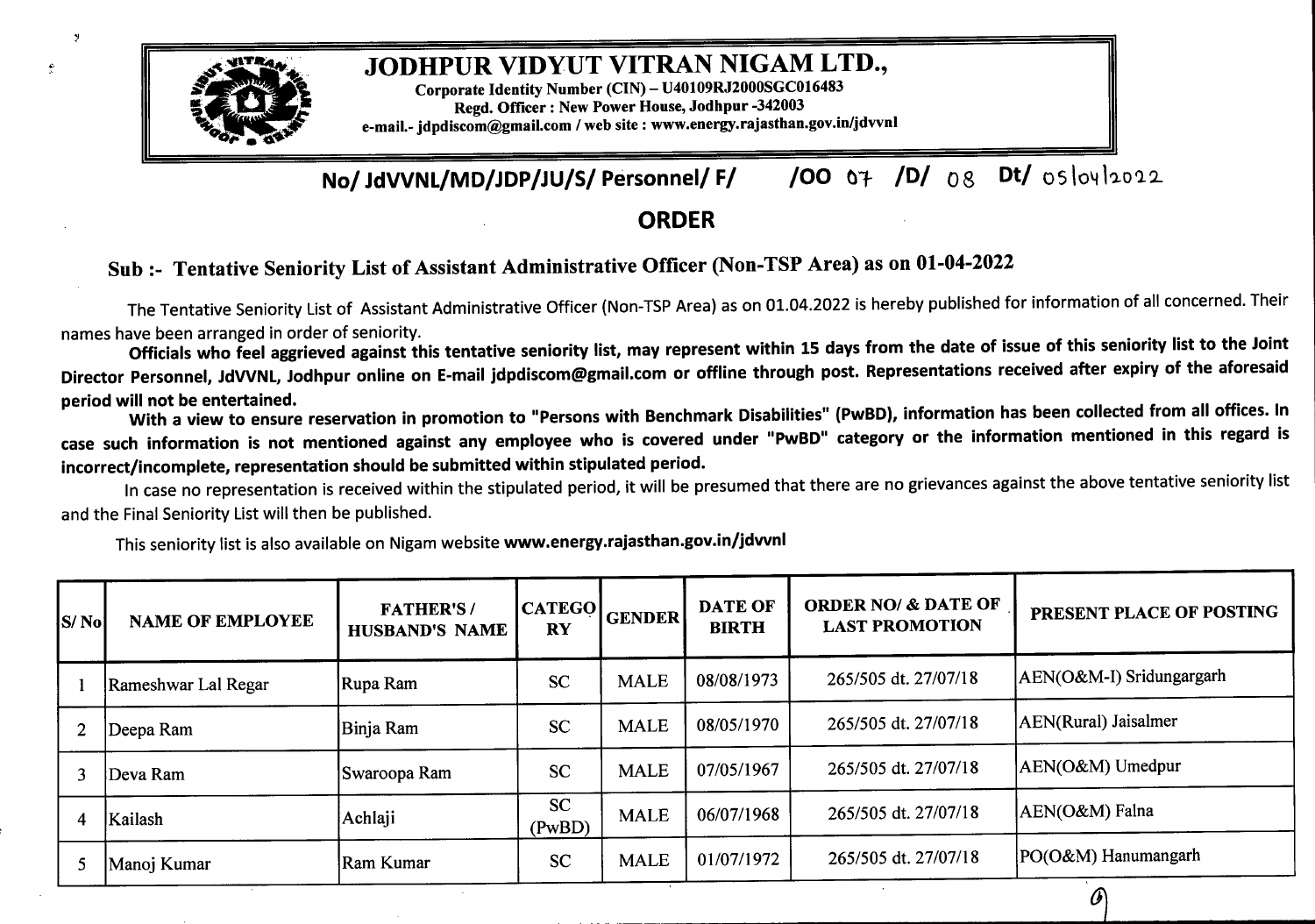| $\ddot{\phantom{1}}$<br>S/No | <b>NAME OF EMPLOYEE</b> | <b>FATHER'S/</b><br><b>HUSBAND'S NAME</b> | <b>CATEGO</b><br><b>RY</b> | <b>GENDER</b> | <b>DATE OF</b><br><b>BIRTH</b> | <b>ORDER NO/ &amp; DATE OF</b><br><b>LAST PROMOTION</b> | PRESENT PLACE OF POSTING   |
|------------------------------|-------------------------|-------------------------------------------|----------------------------|---------------|--------------------------------|---------------------------------------------------------|----------------------------|
| 6                            | Naga Ram                | Poona Ram                                 | <b>ST</b>                  | <b>MALE</b>   | 25/02/1975                     | 265/505 dt. 27/07/18                                    | AEN(O&M) Ummedpur          |
| $\boldsymbol{7}$             | Sube Singh              | Nathu Ram                                 | <b>SC</b>                  | <b>MALE</b>   | 10/07/1965                     | 265/505 dt. 27/07/18                                    | <b>AEN(Rural)</b> Sadulpur |
| 8                            | Anand Prakash Meena     | Durga Ram                                 | <b>ST</b><br>(PwBD)        | <b>MALE</b>   | 13/05/1969                     | 265/505 dt. 27/07/18                                    | AEN(O&M) Churu             |
| 9                            | Rajender Kumar          | Mohan Lal                                 | <b>ST</b>                  | <b>MALE</b>   | 01/01/1974                     | 265/505 dt. 27/07/18                                    | SE(O&M) Sriganganagar      |
| 10                           | Poona Ram               | Bagta Ram                                 | <b>ST</b><br>(PwBD)        | <b>MALE</b>   | 03/06/1976                     | 265/505 dt. 27/07/18                                    | SE(O&M) Barmer             |
| 11                           | Khushbu Bhalla          | Vikas Bhalla                              | <b>GEN</b>                 | <b>FEMALE</b> | 31/01/1984                     | 266/506 dt. 27/07/18                                    | AEN(Rural) Bikaner         |
| 12                           | Nivedita Dhawal         | Deepak Dhawal                             | <b>SC</b>                  | <b>FEMALE</b> | 07/07/1985                     | 266/506 dt. 27/07/18                                    | DS Pension, Jodhpur        |
| 13                           | Manoj Kanwar            | Rajender Singh Rathore                    | <b>GEN</b>                 | <b>FEMALE</b> | 21/04/1983                     | 266/506 dt. 27/07/18                                    | ZCE(J/Z) Jodhpur           |
| 14                           | Swati Sharma            | Ambar Sharma                              | <b>GEN</b>                 | <b>FEMALE</b> | 23/06/1987                     | 266/506 dt. 27/07/18                                    | <b>ZCE Bikaner</b>         |
| 15                           | Subodh Dholpuriya       | Rameshwar Lal                             | <b>SC</b>                  | <b>MALE</b>   | 17/11/1988                     | 266/506 dt. 27/07/18                                    | AO(O&M) Churu              |
| 16                           | Chetan Kumar Narnoulia  | Man Singh Narnoulia                       | <b>SC</b>                  | <b>MALE</b>   | 19/07/1986                     | 266/506 dt. 27/07/18                                    | SE(O&M) Jaisalmer          |
| 17                           | Jitender Kumar          | Leeladhar                                 | <b>SC</b>                  | <b>MALE</b>   | 04/12/1987                     | 266/506 dt. 27/07/18                                    | XEN(Vig/) Sriganganagar    |
| 18                           | Sunita Panwar           | Sarwan Kumar Jal                          | <b>SC</b>                  | <b>FEMALE</b> | 16/04/1988                     | 266/506 dt. 27/07/18                                    | PO(DC) Bikaner             |
| 19                           | Mukesh Kumar Meena      | Megh Ram Meena                            | <b>ST</b>                  | <b>MALE</b>   | 28/06/1987                     | 266/506 dt. 27/07/18                                    | <b>ZCE Barmer</b>          |
| 20                           | Dalchand Meena          | Ghanshyam Meena                           | <b>ST</b>                  | <b>MALE</b>   | 10/10/1990                     | 266/506 dt. 27/07/18                                    | AEN(O&M) Tehandesar        |
| 21                           | Yogita Meena            | Ram Swaroop Meena                         | <b>ST</b>                  | <b>FEMALE</b> | 29/08/1985                     | 266/506 dt. 27/07/18                                    | On Deputation RVUVNL       |
| 22                           | Sumer Singh Meena       | Ramswaroop Meena                          | <b>ST</b>                  | <b>MALE</b>   | 10/01/1988                     | 266/506 dt. 27/07/18                                    | AEN(O&M) Bar               |
|                              |                         |                                           |                            |               |                                |                                                         | $\omega$                   |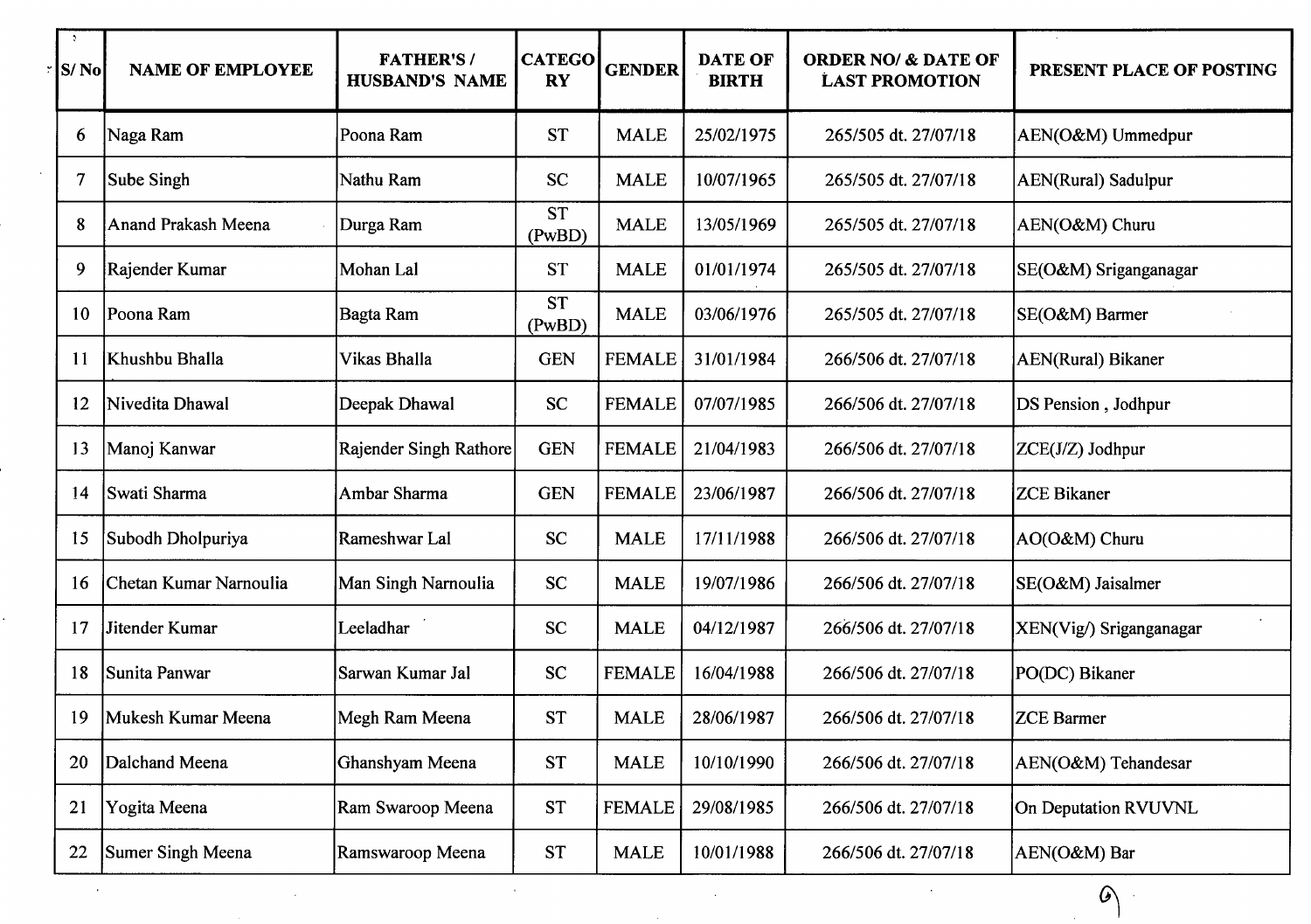| $\rightarrow$<br>S/No | <b>NAME OF EMPLOYEE</b> | <b>FATHER'S/</b><br><b>HUSBAND'S NAME</b> | <b>CATEGO</b><br><b>RY</b> | <b>GENDER</b> | <b>DATE OF</b><br><b>BIRTH</b> | <b>ORDER NO/ &amp; DATE OF</b><br><b>LAST PROMOTION</b> | PRESENT PLACE OF POSTING     |
|-----------------------|-------------------------|-------------------------------------------|----------------------------|---------------|--------------------------------|---------------------------------------------------------|------------------------------|
| 23                    | Gopu Puri               | Narain Puri                               | <b>GEN</b>                 | <b>MALE</b>   | 01/07/1963                     | 36/114 dt 25.06.2020                                    | AEN (O&M) Pipaliya           |
| 24                    | <b>Sher Singh</b>       | <b>Govind Singh</b>                       | <b>GEN</b>                 | <b>MALE</b>   | 02/05/1963                     | 265/505 dt. 27/07/18                                    | AEN(O&M) Bilara              |
| 25                    | Shiv Ram                | Chagan Lal                                | <b>GEN</b>                 | <b>MALE</b>   | 02/10/1967                     | 265/505 dt. 27/07/18                                    | <b>AEN(Rural)</b> Bikaner    |
| 26                    | Madan Mohan Suthar      | Dashrath Lal                              | <b>GEN</b>                 | <b>MALE</b>   | 30/08/1963                     | 265/505 dt. 27/07/18                                    | Sr.AO(B/Z) Bikaner           |
| 27                    | Om Prakash Chouhan      | Likhma Ram                                | <b>SC</b>                  | <b>MALE</b>   | 03/08/1966                     | 80/193 dt. 12/03/2020                                   | XENO&M) Sangaria             |
| 28                    | Raj Kumar               | Ramesh Kumar                              | <b>SC</b>                  | <b>MALE</b>   | 28/08/1971                     | 80/193 dt. 12/03/2020                                   | AEN(O&M) Gharsana            |
| 29                    | <b>Bhoop Singh</b>      | Tehla Singh                               | <b>SC</b>                  | <b>MALE</b>   | 11/08/1971                     | 80/193 dt. 12/03/2020                                   | <b>AEN</b> (Rural) Suratgarh |
| 30                    | Suman Daderwal          | Jai Ram Daderwal                          | BC                         | <b>FEMALE</b> | 28/02/1988                     | 81/194 dt. 12/03/2020                                   | <b>ZCE Bikaner</b>           |
| 31                    | Hans Raj                | <b>Badri Prasad</b>                       | BC<br>(PwBD)               | <b>MALE</b>   | 01/01/1990                     | 81/194 dt. 12/03/2020                                   | PO(O&M) Sriganganagar        |
| 32                    | Sonia Singh             | Girdhari Lal Dailla                       | BC                         | <b>FEMALE</b> | 05/07/1986                     | 81/194 dt. 12/03/2020                                   | AEN(Rural) Churu             |
| 33                    | Priyanka Sevta          | Krishan Kumar Sevta                       | BC                         | <b>FEMALE</b> | 17/11/1990                     | 81/194 dt. 12/03/2020                                   | AEN(O&M) Nohar               |
| 34                    | Dimple Ramchandani      | Vasudev Ramchandani                       | <b>SC</b>                  | <b>FEMALE</b> | 14/07/1988                     | 81/194 dt. 12/03/2020                                   | AEN(Rural) Bikaner           |
| 35                    | Narendra Kumar          | Hari Singh                                | <b>ST</b>                  | <b>MALE</b>   | 12/09/1986                     | 81/194 dt. 12/03/2020                                   | PO(DC) Jodhpur               |
| 36                    | Deshraj Meena           | Prem Singh Meena                          | <b>ST</b>                  | <b>MALE</b>   | 08/07/1991                     | 81/194 dt. 12/03/2020                                   | AEN(City-II) Barmer          |
| 37                    | Ruchi                   | Mohan Lal Kairon                          | ST                         | <b>FEMALE</b> | 08/12/1987                     | 81/194 dt. 12/03/2020                                   | AEN(C-I) Sriganaganagar      |
| 38                    | Likhama Ram Jakhar      | Ananda Ram Jakhar                         | BC                         | <b>MALE</b>   | 08/06/1966                     | 81/194 dt. 12/03/2020                                   | AEN(Vig/DC) Jodhpur          |
| 39                    | Sunil Arha              | Kailash Dan                               | BC                         | <b>MALE</b>   | 05/01/1983                     | 81/194 dt. 12/03/2020                                   | AEN(CSD-B-VI) Jodhpur        |
|                       |                         |                                           |                            |               |                                |                                                         | $\theta$                     |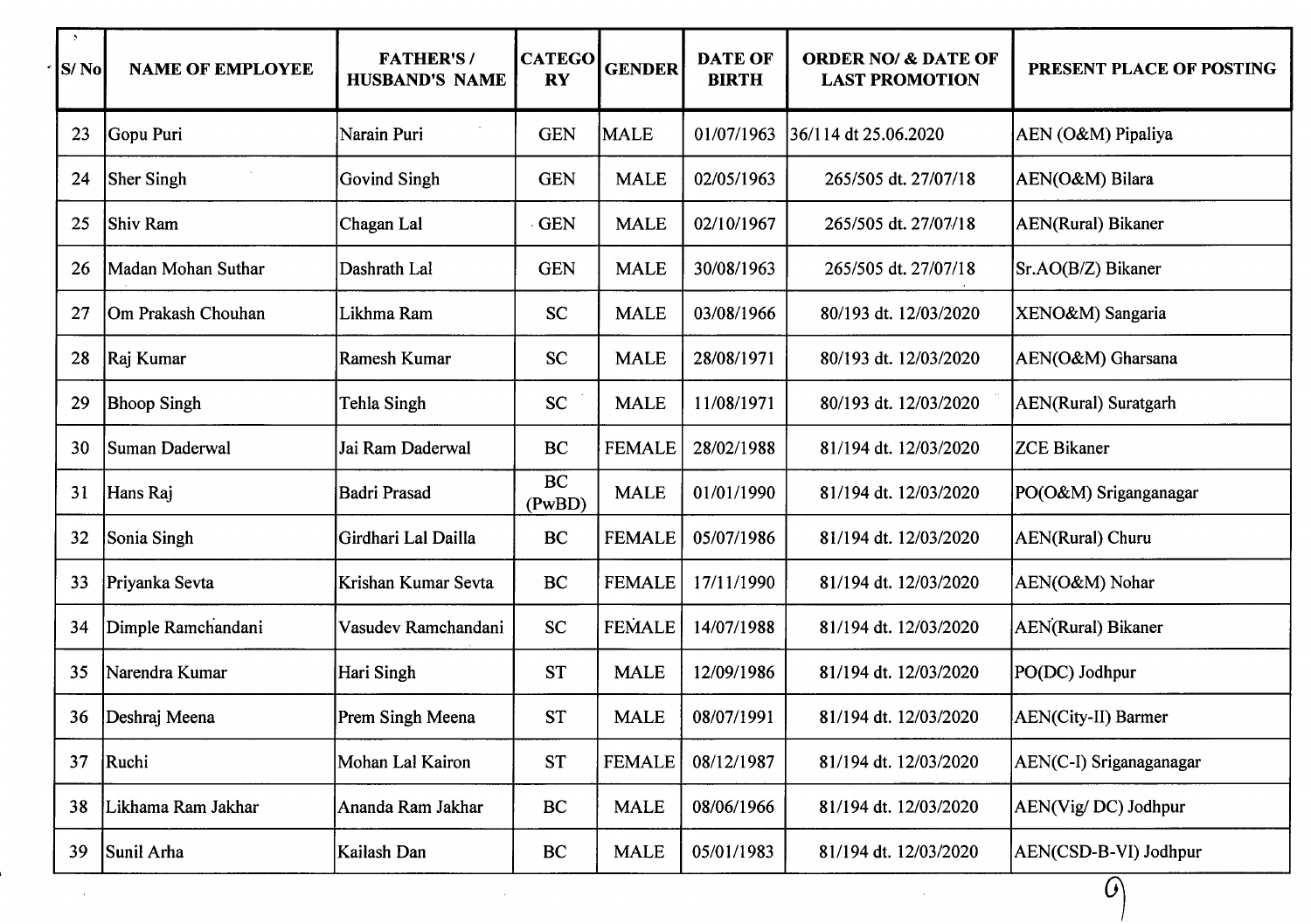| $\mathcal{L}$<br>$ S/N_0 $ | <b>NAME OF EMPLOYEE</b> | <b>FATHER'S/</b><br><b>HUSBAND'S NAME</b> | <b>CATEGO</b><br><b>RY</b> | <b>GENDER</b> | <b>DATE OF</b><br><b>BIRTH</b> | <b>ORDER NO/ &amp; DATE OF</b><br><b>LAST PROMOTION</b> | PRESENT PLACE OF POSTING |
|----------------------------|-------------------------|-------------------------------------------|----------------------------|---------------|--------------------------------|---------------------------------------------------------|--------------------------|
| 40                         | Rajesh Prajapat         | Late Sukhdev Prajapat                     | BC                         | <b>MALE</b>   | 16/09/1975                     | 81/194 dt. 12/03/2020                                   | AEN(CSD-D-I), Jodhpur    |
| 41                         | Anil Kulria             | Raja Ram Kulria                           | BC                         | <b>MALE</b>   | 18/10/1982                     | 81/194 dt. 12/03/2020                                   | AEN(O&M) Srivijaynagar   |
| 42                         | Manish                  | Jagdish Chandra                           | BC                         | <b>MALE</b>   | 17/04/1987                     | 81/194 dt. 12/03/2020                                   | AEN(CRP-III) Jodhpur     |
| 43                         | Raj Kumar Tak           | Joga Ram Tak                              | BC                         | <b>MALE</b>   | 15/03/1990                     | 81/194 dt. 12/03/2020                                   | XEN(DD) Jodhpur          |
| 44                         | Tej Prakash             | Durga Ram Choudhary                       | BC                         | <b>MALE</b>   | 16/10/1988                     | 81/194 dt. 12/03/2020                                   | AEN(O&M) Hatundi         |
| 45                         | Bhojraj Jangid          | Nangaram Jangid                           | BC                         | <b>MALE</b>   | 28/01/1987                     | 81/194 dt. 12/03/2020                                   | <b>ACOS Barmer</b>       |
| 46                         | Sameena Bhati           | Mohammad Iqbal                            | <b>GEN</b>                 | <b>FEMALE</b> | 27/10/1991                     | 81/194 dt. 12/03/2020                                   | <b>ZCE Bikaner</b>       |
| 47                         | Meghana Bhati           | <b>Anand Singh Bhati</b>                  | <b>BC</b>                  | <b>FEMALE</b> | 01/05/1989                     | 81/194 dt. 12/03/2020                                   | XEN(M&P-II) Jodhpur      |
| 48                         | Jitendra Goyal          | Dana Ram Goyal                            | <b>SC</b>                  | <b>MALE</b>   | 02/11/1981                     | 81/194 dt. 12/03/2020                                   | SE(M&P-ZPC) Bikaner      |
| 49                         | Raj Kumar Singh         | Megh Singh                                | <b>GEN</b>                 | <b>MALE</b>   | 01/04/1971                     | 80/193 dt. 12/03/2020                                   | AEN(CSD-B-V) Boranada    |
| 50                         | Prabha Prajapat         | Keshav Kumar Prajapat                     | OBC                        | <b>FEMALE</b> | 26/03/1969                     | 80/193 dt. 12/03/2020                                   | AEN(CSD-A-II) Jodhpur    |
| 51                         | Man Mohan Singh         | <b>Amar Singh</b>                         | <b>GEN</b>                 | <b>MALE</b>   | 05/07/1963                     | 80/193 dt. 12/03/2020                                   | PO(DC) Bikaner           |
| 52                         | Bhiv Raj Sankhla        | Prema Ram                                 | <b>GEN</b>                 | <b>MALE</b>   | 05/05/1972                     | 80/193 dt. 12/03/2020                                   | AEN(CSD-C-IV) Jodhpur    |
| 53                         | Manohar Singh Bhati     | Hindu Singh Bhati                         | <b>GEN</b>                 | <b>MALE</b>   | 15/07/1971                     | 80/193 dt. 12/03/2020                                   | AEN(O&M) Balesar         |
| 54                         | Shiv Kishore Maru       | Madan Mohan                               | OBC                        | <b>MALE</b>   | 09/11/1966                     | 80/193 dt. 12/03/2020                                   | AEN(O&M) Kolayat         |
| 55                         | Rashul Khan             | Sagar Khan                                | <b>GEN</b>                 | <b>MALE</b>   | 06/06/1966                     | 80/193 dt. 12/03/2020                                   | AEN(Rural) Ratangarh     |
| 56                         | Yogendra Kr.Shrimali    | Chhotu Lal                                | <b>GEN</b>                 | <b>MALE</b>   | 03/08/1973                     | 80/193 dt. 12/03/2020                                   | SE(DC) Bikaner           |

 $\sim 10^{11}$  km s  $^{-1}$ 

 $\Theta$ 

 $\frac{1}{2} \sum_{i=1}^n \frac{1}{2} \sum_{j=1}^n \frac{1}{2} \sum_{j=1}^n \frac{1}{2} \sum_{j=1}^n \frac{1}{2} \sum_{j=1}^n \frac{1}{2} \sum_{j=1}^n \frac{1}{2} \sum_{j=1}^n \frac{1}{2} \sum_{j=1}^n \frac{1}{2} \sum_{j=1}^n \frac{1}{2} \sum_{j=1}^n \frac{1}{2} \sum_{j=1}^n \frac{1}{2} \sum_{j=1}^n \frac{1}{2} \sum_{j=1}^n \frac{1}{2} \sum_{j=$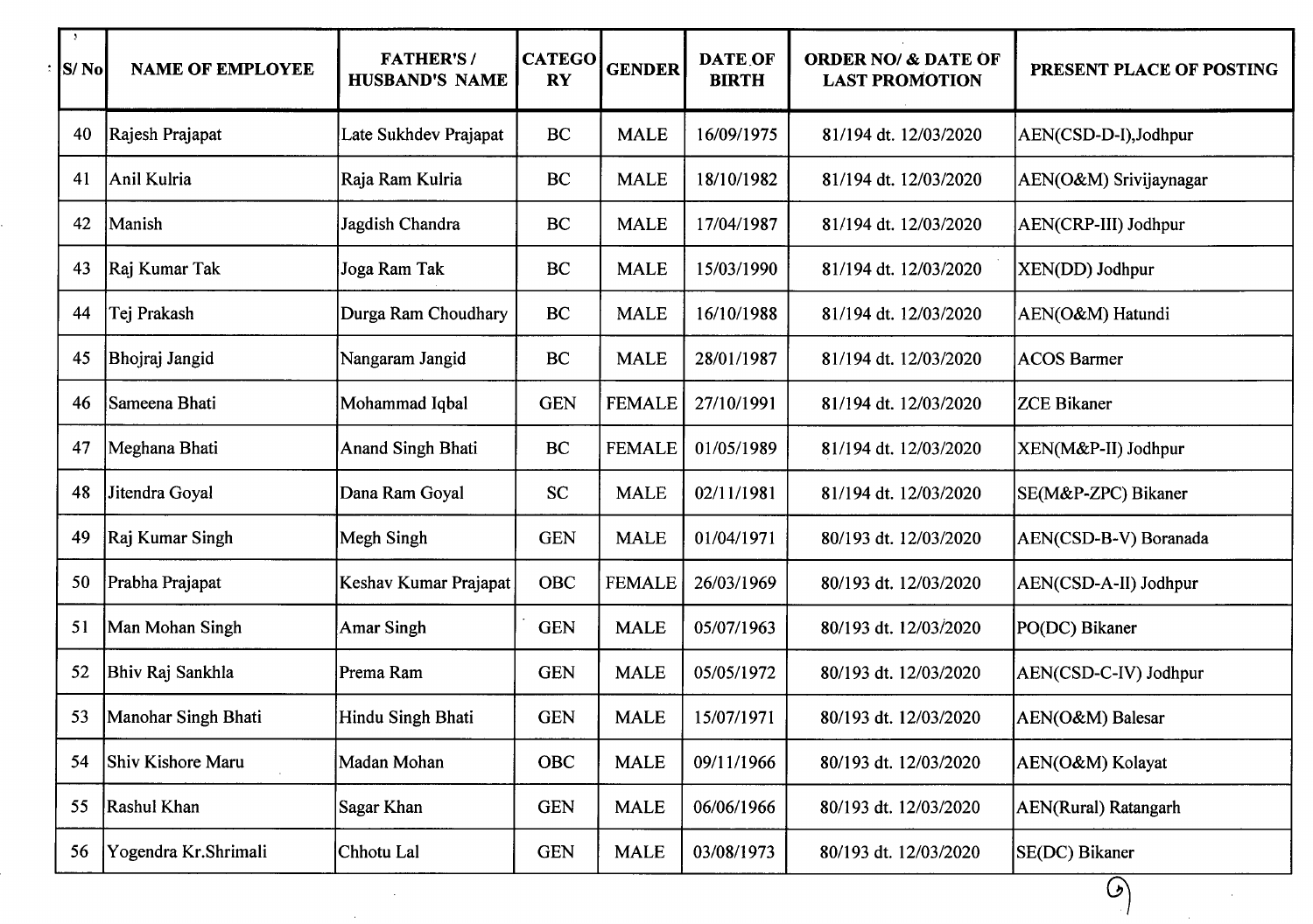| $\cdot$<br><b>S/No</b> | <b>NAME OF EMPLOYEE</b> | <b>FATHER'S/</b><br>HUSBAND'S NAME | <b>CATEGO</b><br><b>RY</b> | <b>GENDER</b> | <b>DATE OF</b><br><b>BIRTH</b> | <b>ORDER NO/ &amp; DATE OF</b><br><b>LAST PROMOTION</b> | PRESENT PLACE OF POSTING    |
|------------------------|-------------------------|------------------------------------|----------------------------|---------------|--------------------------------|---------------------------------------------------------|-----------------------------|
| 57                     | Manohar Singh           | Gopal Singh                        | <b>GEN</b>                 | <b>MALE</b>   | 07/05/1969                     | 80/193 dt. 12/03/2020                                   | XEN(Vig/) Pali              |
| 58                     | <b>Bhagat Ram</b>       | Arjun Ram                          | <b>GEN</b>                 | <b>MALE</b>   | 01/07/1971                     | 80/193 dt. 12/03/2020                                   | XEN(DD) Sriganganagar       |
| 59                     | Suja Ram                | Doongar Ram                        | <b>OBC</b>                 | <b>MALE</b>   | 03/05/1972                     | 80/193 dt. 12/03/2020                                   | XEN(O&M) Balotra            |
| 60                     | Satya Prakash Vyas      | <b>Bhagwan Dutt</b>                | <b>GEN</b>                 | <b>MALE</b>   | 25/09/1964                     | 80/193 dt. 12/03/2020                                   | XEN(DD-I) Bikaner           |
| 61                     | Lok Nath                | Dhan Raj Sharma                    | <b>GEN</b>                 | <b>MALE</b>   | 15/05/1966                     | 80/193 dt. 12/03/2020                                   | <b>AEN(Rural)</b> Suratgarh |
| 62                     | Anoop Singh             | <b>Bhoor Singh</b>                 | <b>GEN</b>                 | <b>MALE</b>   | 02/01/1974                     | 80/193 dt. 12/03/2020                                   | AEN(Rural) Churu            |
| 63                     | Moti Lal                | Ram Chandra ji                     | <b>GEN</b>                 | <b>MALE</b>   | 01/06/1973                     | 80/193 dt. 12/03/2020                                   | SE(O&M) Pali                |
| 64                     | Amar Nath               | Tejnath                            | <b>OBC</b>                 | <b>MALE</b>   | 26/05/1972                     | 80/193 dt. 12/03/2020                                   | XEN(O&M) Bilara             |
| 65                     | Shameem Quadri          | Hasan Quadri                       | <b>GEN</b>                 | <b>MALE</b>   | 01/01/1965                     | 80/193 dt. 12/03/2020                                   | XEN(DD-II) Bikaner          |
| 66                     | Kana Ram Saini          | Jhaber Mal                         | <b>GEN</b>                 | <b>MALE</b>   | 10/03/1970                     | 80/193 dt. 12/03/2020                                   | AEN(O&M) Churu              |
| 67                     | Prakash Chand           | Keshri Mal Suthar                  | <b>OBC</b>                 | <b>MALE</b>   | 07/07/1973                     | 80/193 dt. 12/03/2020                                   | AO(O&M) Pali                |
| 68                     | Amrit Lal               | Moda Ram                           | <b>SC</b><br>(PwBD)        | <b>MALE</b>   | 07/07/1970                     | 39/117 dt. 25/06/2020                                   | AEN (O&M) Desuri            |
| 69                     | Chunni Lal              | Prema Ram                          | <b>SC</b><br>(PwBD)        | <b>MALE</b>   | 12/10/1967                     | 39/117 dt. 25/06/2020                                   | AEN (O&M) Sadri             |
| 70                     | Jawari Lal              | Madan Lal                          | <b>SC</b>                  | <b>MALE</b>   | 01/07/1966                     | 45/128 dt. 07/07/2020                                   | AEN (O&M) Anandpur Kalu     |
| 71                     | Mota Ram                | Natha Ram                          | <b>SC</b><br>(PwBD)        | <b>MALE</b>   | 02/04/1966                     | 45/128 dt. 07/07/2020                                   | AEN (O&M) Nana              |
| 72                     | Mangu Dan               | Kav Dan                            | <b>OBC</b>                 | <b>MALE</b>   | 01/01/1972                     | 39/117 dt. 25/06/2020                                   | AEN (CSD-II) Barmer         |
| 73                     | Kushala Ram             | Sagra Ram                          | <b>OBC</b>                 | <b>MALE</b>   | 02/05/1972                     | 39/117 dt. 25/06/2020                                   | AEN (CSD-II) Barmer         |

 $\mathcal{L}^{\mathcal{L}}(x)$  and  $\mathcal{L}^{\mathcal{L}}(x)$  are the set of the set of the set of the set of the set of the set of the set of the set of the set of the set of the set of the set of the set of the set of the set of the set of

 $\label{eq:2.1} \frac{1}{\sqrt{2\pi}}\int_{0}^{\infty}\frac{1}{\sqrt{2\pi}}\left(\frac{1}{\sqrt{2\pi}}\right)^{2\alpha} \frac{1}{\sqrt{2\pi}}\int_{0}^{\infty}\frac{1}{\sqrt{2\pi}}\left(\frac{1}{\sqrt{2\pi}}\right)^{\alpha} \frac{1}{\sqrt{2\pi}}\frac{1}{\sqrt{2\pi}}\int_{0}^{\infty}\frac{1}{\sqrt{2\pi}}\frac{1}{\sqrt{2\pi}}\frac{1}{\sqrt{2\pi}}\frac{1}{\sqrt{2\pi}}\frac{1}{\sqrt{2\pi}}\frac{1}{\sqrt{2\$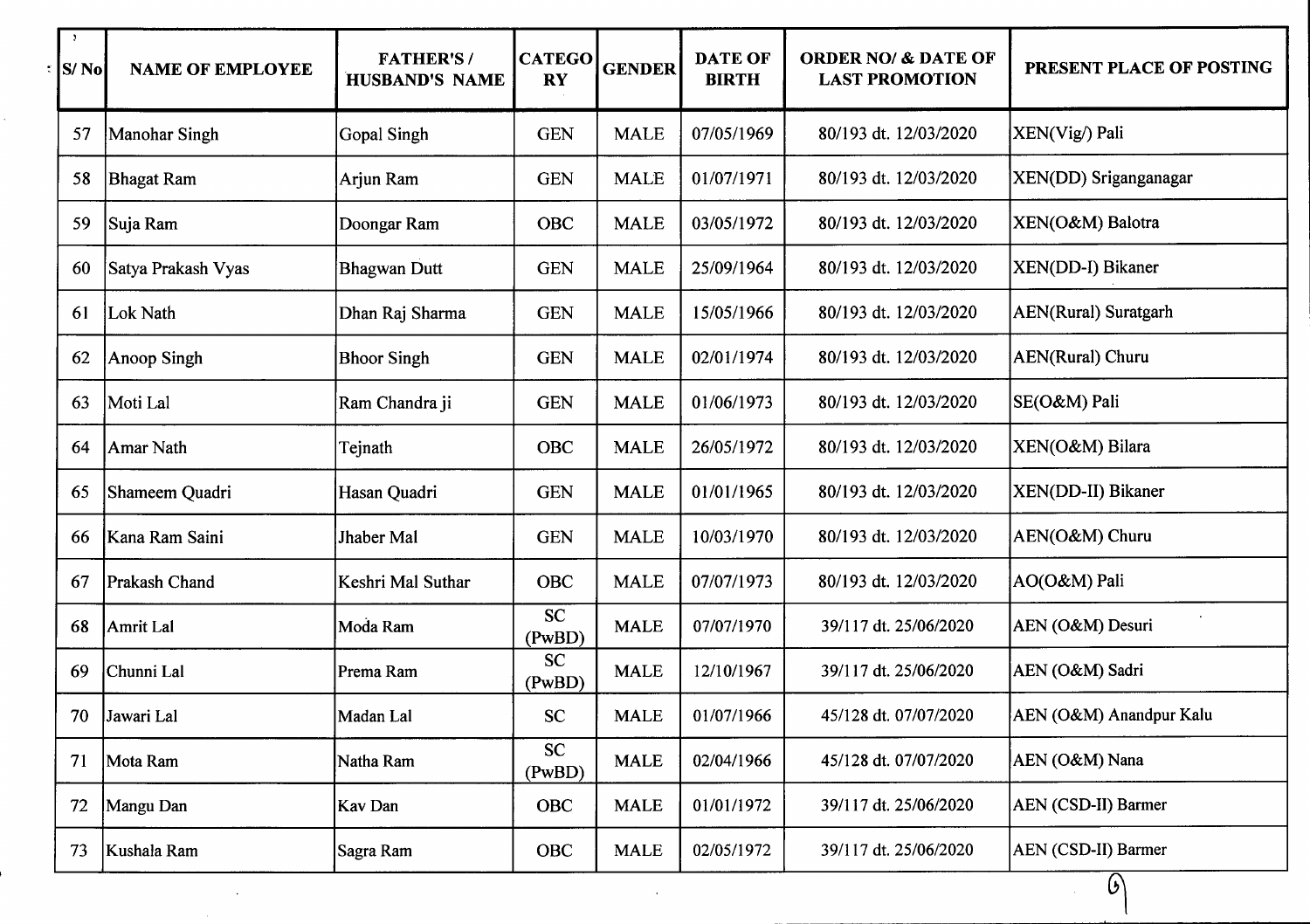| S/No | <b>NAME OF EMPLOYEE</b> | <b>FATHER'S/</b><br><b>HUSBAND'S NAME</b> | <b>CATEGO</b><br><b>RY</b> | <b>GENDER</b> | <b>DATE OF</b><br><b>BIRTH</b> | <b>ORDER NO/ &amp; DATE OF</b><br><b>LAST PROMOTION</b> | PRESENT PLACE OF POSTING         |
|------|-------------------------|-------------------------------------------|----------------------------|---------------|--------------------------------|---------------------------------------------------------|----------------------------------|
| 74   | Bhopa Ram               | Jodha Ram                                 | <b>GEN</b>                 | <b>MALE</b>   | 01/03/1971                     | 39/117 dt. 25/06/2020                                   | AEN (O&M) Sindhari               |
| 75   | Bhagwana Ram            | Chala ji                                  | <b>OBC</b>                 | <b>MALE</b>   | 30/06/1964                     | 39/117 dt. 25/06/2020                                   | AEN (O&M) Bagra                  |
| 76   | Rajendra Singh          | <b>Bharat Singh</b>                       | <b>GEN</b>                 | <b>MALE</b>   | 29/07/1965                     | 39/117 dt. 25/06/2020                                   | AEN (O&M) Mathania               |
| 77   | Sunil Jha               | Babu Lal                                  | <b>GEN</b>                 | <b>MALE</b>   | 31/01/1964                     | 39/117 dt. 25/06/2020                                   | AEN (O&M) Osian                  |
| 78   | Sajan Raj               | Dhanna Ram                                | <b>GEN</b><br>(PwBD)       | <b>MALE</b>   | 12/07/1965                     | 39/117 dt. 25/06/2020                                   | AEN (O&M) Sojat City             |
| 79   | Nena ram                | Dhagala Ram                               | <b>GEN</b><br>(PwBD)       | <b>MALE</b>   | 20/11/1971                     | 39/117 dt. 25/06/2020                                   | XEN (O&M) Sojat City             |
| 80   | <b>Sunder Singh</b>     | Vijay Singh                               | <b>GEN</b><br>(PwBD)       | <b>MALE</b>   | 06/08/1967                     | 39/117 dt. 25/06/2020                                   | AEN (O&M) Bali                   |
| 81   | Mangi Lal               | Prema Ram                                 | <b>GEN</b><br>(PwBD)       | <b>MALE</b>   | 01/07/1969                     | 39/117 dt. 25/06/2020                                   | AEN (O&M) Bali                   |
| 82   | <b>Badar Singh</b>      | Udai Singh                                | <b>GEN</b><br>(PwBD)       | <b>MALE</b>   | 04/07/1965                     | 39/117 dt. 25/06/2020                                   | AEN (O&M) Sojat City             |
| 83   | Raj Kumar               | Vijay Kumarji Biyani                      | <b>GEN</b><br>(PwBD)       | <b>MALE</b>   | 30/06/1969                     | 39/117 dt. 25/06/2020                                   | XEN (O&M) Pali                   |
| 84   | Ugama Ram               | Khiva Ram                                 | <b>GEN</b><br>(PwBD)       | <b>MALE</b>   | 06/01/1971                     | 39/117 dt. 25/06/2020                                   | AEN (O&M) Sojat Road             |
| 85   | Pema Ram                | Heera Ram                                 | <b>GEN</b><br>(PwBD)       | MALE          | 01/07/1965                     | 39/117 dt. 25/06/2020                                   | AEN (O&M) Rani                   |
| 86   | Rakesh Beri             | Munshi Ram                                | <b>GEN</b>                 | <b>MALE</b>   | 07/07/1971                     | 39/117 dt. 25/06/2020                                   | XEN (CD) Sriganganagar           |
| 87   | Mohan Lal               | Bega Ram                                  | <b>OBC</b>                 | <b>MALE</b>   | 15/06/1970                     | 39/117 dt. 25/06/2020                                   | AEN (O&M) Suratgarh              |
| 88   | Deepak Bansal           | Narender Mohan                            | <b>GEN</b>                 | <b>MALE</b>   | 16/03/1970                     | 39/117 dt. 25/06/2020                                   | ACOS, Sriganganagar              |
| 89   | Deepak Gupta            | Sant Lal                                  | <b>GEN</b>                 | <b>MALE</b>   | 15/08/1971                     | 39/117 dt. 25/06/2020                                   | <b>AEN</b> (Rural) Sriganganagar |
| 90   | Krishan Chand           | Ami Chand                                 | OBC                        | <b>MALE</b>   | 05/01/1973                     | 39/117 dt. 25/06/2020                                   | AEN (O&M) Keshrisinghpur         |

 $\mathcal{L}^{\text{max}}_{\text{max}}$  .

 $\bar{z}$ 

 $\odot$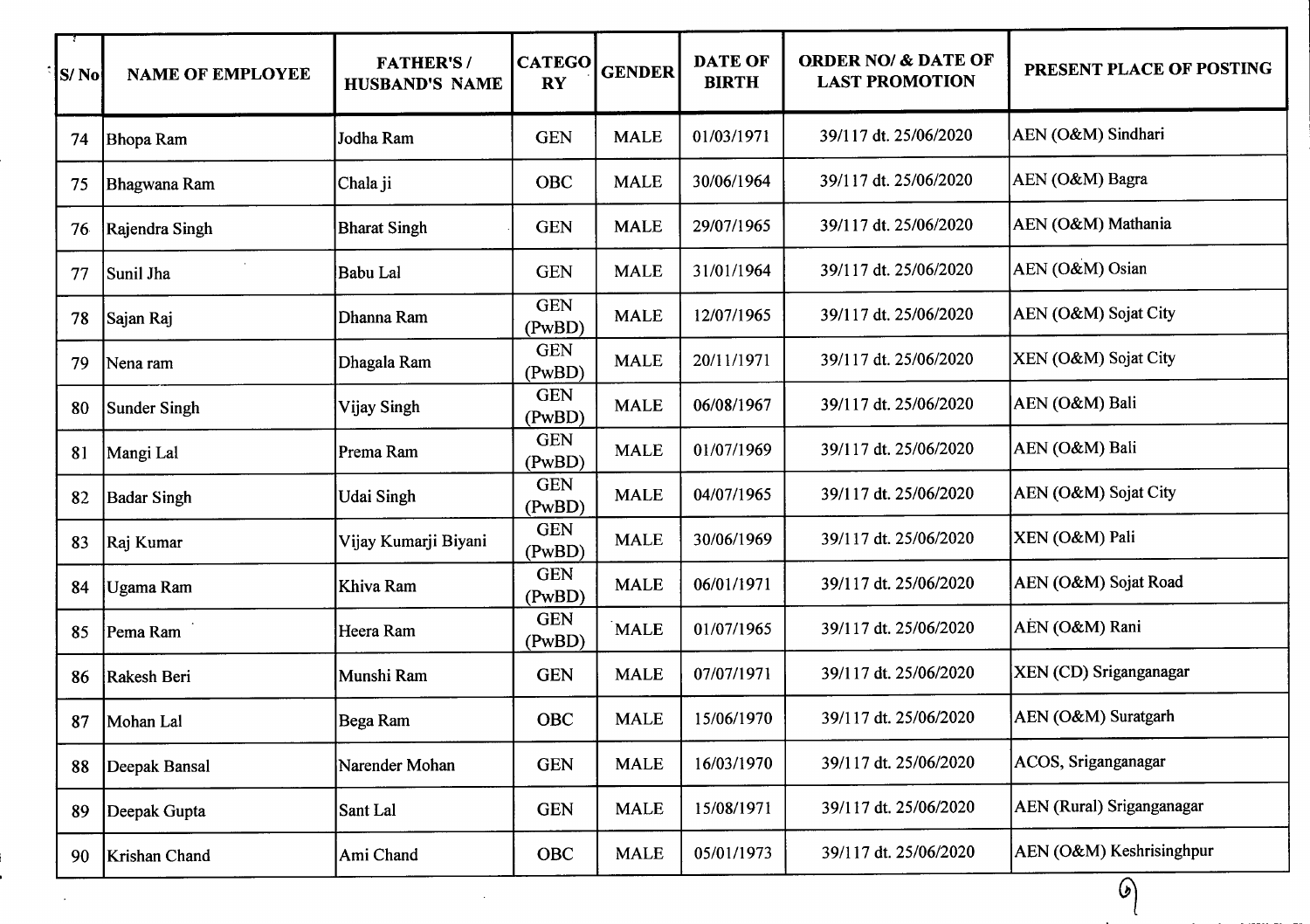| S/No | <b>NAME OF EMPLOYEE</b> | <b>FATHER'S/</b><br><b>HUSBAND'S NAME</b> | <b>CATEGO</b><br><b>RY</b> | <b>GENDER</b> | <b>DATE OF</b><br><b>BIRTH</b> | <b>ORDER NO/ &amp; DATE OF</b><br><b>LAST PROMOTION</b> | PRESENT PLACE OF POSTING     |
|------|-------------------------|-------------------------------------------|----------------------------|---------------|--------------------------------|---------------------------------------------------------|------------------------------|
| 91   | Kamla Gehlot            | Badri Narayan                             | <b>GEN</b>                 | <b>FEMALE</b> | 01/09/1974                     | 39/117 dt. 25/06/2020                                   | AEN (CSD-D-IV) Jodhpur       |
| 92   | Mohd.Yusuf              | Habib Ahmed                               | <b>GEN</b>                 | <b>MALE</b>   | 12/02/1974                     | 39/117 dt. 25/06/2020                                   | XEN (O&M) Falna              |
| 93   | Mamta Arya              | <b>Babulal Arya</b>                       | <b>OBC</b><br>(PwBD)       | <b>FEMALE</b> | 17/11/1971                     | 39/117 dt. 25/06/2020                                   | AEN (O&M) Sheoganj           |
| 94   | Hameer Singh            | Hari Singh                                | <b>GEN</b>                 | <b>MALE</b>   | 08/10/1971                     | 39/117 dt. 25/06/2020                                   | AO (O&M) Hanumangarh         |
| 95   | Anna Ram Punia          | Taru Ram                                  | <b>OBC</b>                 | <b>MALE</b>   | 25/06/1972                     | 39/117 dt. 25/06/2020                                   | <b>AEN</b> (Rural) Ratangarh |
| 96   | <b>Bajrang Lal</b>      | Mal Chand                                 | <b>GEN</b>                 | <b>MALE</b>   | 01/07/1964                     | 39/117 dt. 25/06/2020                                   | AEN (O&M) Bidasar            |
| 97   | Mohd. Akram             | Alimudeen                                 | <b>GEN</b>                 | <b>MALE</b>   | 04/06/1971                     | 39/117 dt. 25/06/2020                                   | SE (O&M) Churu               |
| 98   | Babu Lal                | Roop Chand                                | <b>GEN</b>                 | <b>MALE</b>   | 01/05/1970                     | 39/117 dt. 25/06/2020                                   | PO (O&M) Churu               |
| 99   | Deva Ram                | Lala Ram                                  | OBC<br>(PwBD)              | <b>MALE</b>   | 10/03/1970                     | 39/117 dt. 25/06/2020                                   | AEN (O&M) Siwana             |
| 100  | <b>Khet Singh</b>       | Tagtat singh                              | <b>GEN</b>                 | <b>MALE</b>   | 01/03/1968                     | 39/117 dt. 25/06/2020                                   | AEN (O&M) Pokaran            |
| 101  | Mangi Lal               | Tara Chand                                | <b>GEN</b><br>(PwBD)       | <b>MALE</b>   | 06/01/1967                     | 39/117 dt. 25/06/2020                                   | AEN (CSD-I) Barmer           |
| 102  | Narendra Kumar          | Dau Dayal                                 | <b>GEN</b><br>(PwBD)       | <b>MALE</b>   | 01/11/1965                     | 39/117 dt. 25/06/2020                                   | AEN (CSD-I) Barmer           |
| 103  | Vinod Kumar Nain        | <b>Birbal Ram Nain</b>                    | OBC                        | <b>MALE</b>   | 29/06/1969                     | 39/117 dt. 25/06/2020                                   | XEN (O&M) Nohar              |
|      | 104 Sajid Ahmed         | <b>Ishtivak Ahmed</b>                     | <b>GEN</b>                 | <b>MALE</b>   | 20/07/1973                     | 39/117 dt. 25/06/2020                                   | XEN (DD-II) Bikaner          |
| 105  | <b>Ahmed Hussain</b>    | Barkat Ali                                | <b>GEN</b>                 | <b>MALE</b>   | 07/07/1974                     | 39/117 dt. 25/06/2020                                   | $\vert$ XEN (C) Jodhpur      |
| 106  | Bhajan Lal              | Shankar Das                               | <b>GEN</b>                 | <b>MALE</b>   | 05/02/1965                     | 39/117 dt. 25/06/2020                                   | AO (O&M) Jaisalmer           |
| 107  | Poonam Puri             | Mangal Puri                               | <b>GEN</b><br>(PwBD)       | <b>MALE</b>   | 03/01/1972                     | 39/117 dt. 25/06/2020                                   | AEN (O&M) Padru              |
|      |                         |                                           |                            |               |                                |                                                         | $\mathcal G$                 |

 $\sim$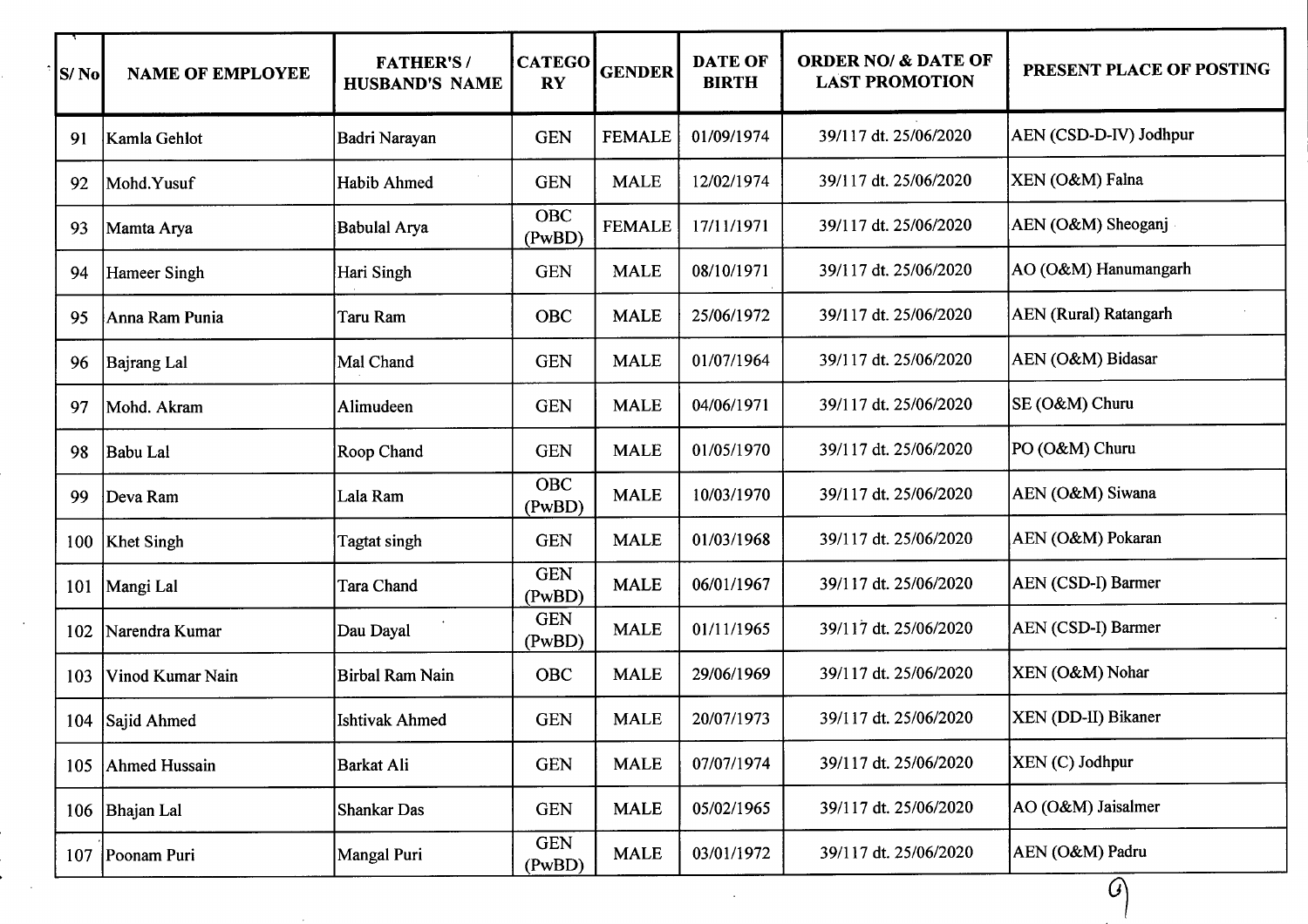| $\blacktriangleleft$<br>S/No | <b>NAME OF EMPLOYEE</b> | <b>FATHER'S/</b><br><b>HUSBAND'S NAME</b> | <b>CATEGO</b><br><b>RY</b> | <b>GENDER</b> | <b>DATE OF</b><br><b>BIRTH</b> | <b>ORDER NO/ &amp; DATE OF</b><br><b>LAST PROMOTION</b> | PRESENT PLACE OF POSTING |
|------------------------------|-------------------------|-------------------------------------------|----------------------------|---------------|--------------------------------|---------------------------------------------------------|--------------------------|
| 108                          | Ashu Ram Solanki        | Moda Ram Solanki                          | <b>OBC</b>                 | <b>MALE</b>   | 01/08/1968                     | 39/117 dt. 25/06/2020                                   | ZCE (BZ) Bikaner         |
| 109                          | Ram Ratan               | Kurda Ram                                 | <b>OBC</b><br>(PwBD)       | <b>MALE</b>   | 15/01/1972                     | 39/117 dt. 25/06/2020                                   | SE (O&M) Hanumangarh     |
| 110                          | Sarwan Kumar            | Ganpat Lal                                | <b>OBC</b>                 | <b>MALE</b>   | 13/05/1967                     | 39/117 dt. 25/06/2020                                   | AO (DC) Jodhpur          |
| <b>111</b>                   | Varda Ram               | Dharmaji Kumhar                           | <b>OBC</b><br>(PwBD)       | <b>MALE</b>   | 01/04/1967                     | 39/117 dt. 25/06/2020                                   | SE (O&M) Sirohi          |
| 112                          | Devi Singh              | Prabhu Singh                              | <b>GEN</b><br>(PwBD)       | <b>MALE</b>   | 20/06/1963                     | 39/117 dt. 25/06/2020                                   | XEN (O&M) Falna          |
| 113                          | Ghanshyam               | Mangi Lal Agarwal                         | <b>GEN</b>                 | <b>MALE</b>   | 05/07/1968                     | 39/117 dt. 25/06/2020                                   | AEN (O&M) Falna          |
| 114                          | Manak Chand             | Jodh Ram                                  | <b>GEN</b><br>(PwBD)       | <b>MALE</b>   | 01/06/1962                     | 39/117 dt. 25/06/2020                                   | AEN (O&M) Sojat Road     |
| 115                          | Anop Singh              | Laxman Singh                              | <b>GEN</b>                 | <b>MALE</b>   | 12/08/1968                     | 39/117 dt. 25/06/2020                                   | AEN (O&M) Sadri          |
| 116                          | Narayan Singh           | Sohan Singh                               | <b>GEN</b><br>(PwBD)       | <b>MALE</b>   | 04/01/1964                     | 39/117 dt. 25/06/2020                                   | AEN (O&M) Sumerpur       |
| 117                          | Hema Ram                | Dhagla Ram                                | <b>GEN</b><br>(PwBD)       | <b>MALE</b>   | 27/12/1962                     | 39/117 dt. 25/06/2020                                   | AEN (O&M) Sojat Road     |
| 118                          | Naina Ram               | Manroop                                   | <b>GEN</b><br>(PwBD)       | <b>MALE</b>   | 21/08/1965                     | 39/117 dt. 25/06/2020                                   | AEN (O&M) Bali           |
| 119                          | Ram Lal                 | Poona Ram                                 | <b>GEN</b><br>(PwBD)       | <b>MALE</b>   | 25/08/1964                     | 39/117 dt. 25/06/2020                                   | AEN (O&M) Jaitaran       |
| 120                          | Dhruv Bhakt             | Roop Raj                                  | <b>GEN</b><br>(PwBD)       | <b>MALE</b>   | 05/09/1970                     | 39/117 dt. 25/06/2020                                   | CAO (B&R) Jodhpur        |
| 121                          | <b>Suman Kanwar</b>     | <b>Bhoor Singh</b>                        | <b>GEN</b>                 | <b>FEMALE</b> | 19/09/1991                     | 40/118 dt. 25/06/2020                                   | SE (TW) Jodhpur          |
| 122                          | Ravindra Kumar Jeengar  | Jethmal Jeengar                           | <b>SC</b>                  | <b>MALE</b>   | 22/10/1987                     | 46/129 dt. 07/07/2020                                   | AEN(O&M), Sumerpur       |
| 123                          | Vijay Kumar             | Kedar Nath                                | <b>GEN</b><br>(PwBD)       | <b>MALE</b>   | 07/07/1981                     | 40/118 dt. 25/06/2020                                   | AEN (O&M), Goluwala      |
| 124                          | Gokul Singh Rajpurohit  | Ram Singh Rajpurohit                      | <b>GEN</b>                 | <b>MALE</b>   | 12/08/1963                     | 40/118 dt. 25/06/2020                                   | AEN (CSD-A-VI) Jodhpur   |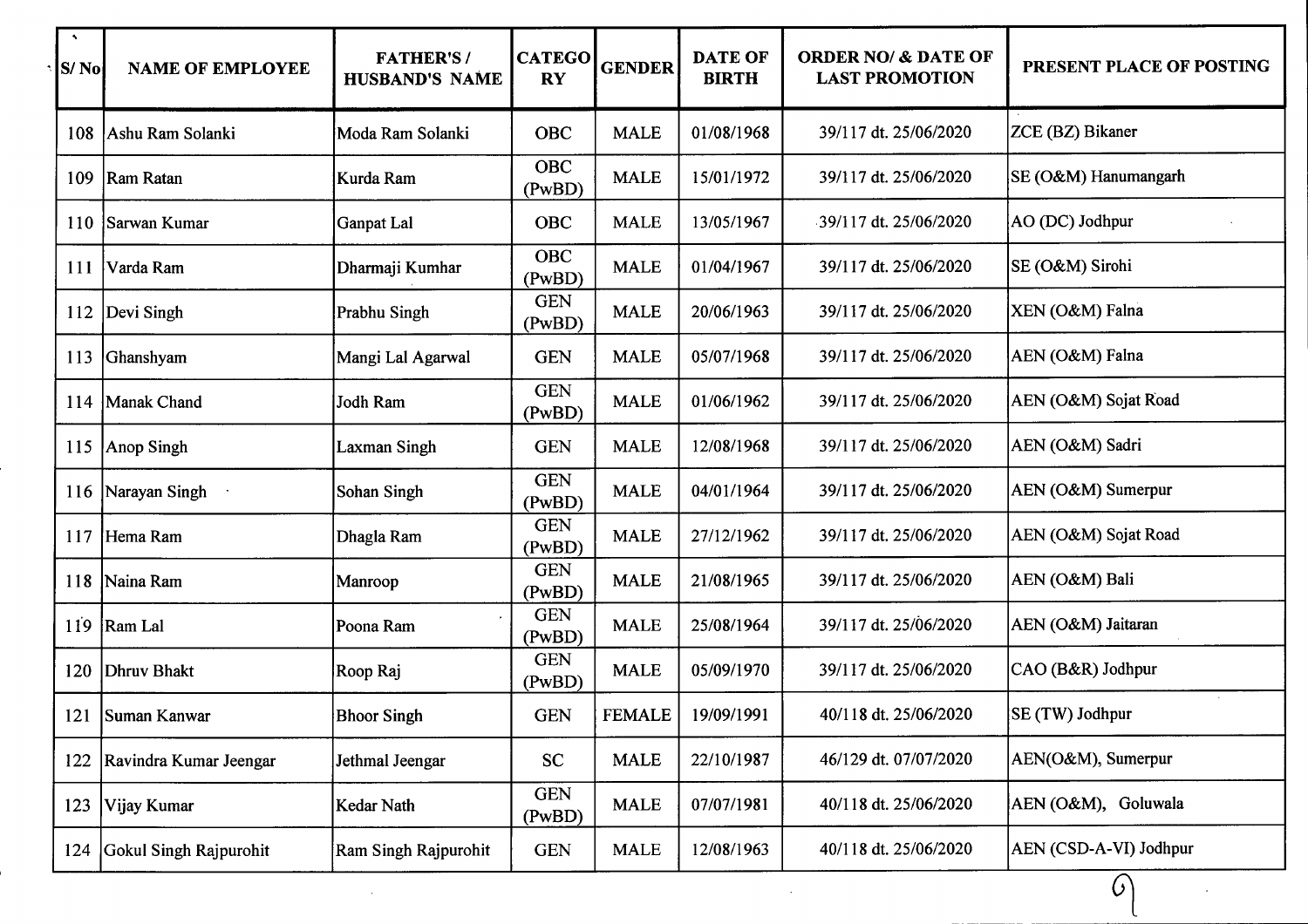| $\mathcal{L}$<br>S/No | <b>NAME OF EMPLOYEE</b> | <b>FATHER'S/</b><br><b>HUSBAND'S NAME</b> | <b>CATEGO</b><br><b>RY</b> | <b>GENDER</b> | <b>DATE OF</b><br><b>BIRTH</b> | <b>ORDER NO/ &amp; DATE OF</b><br><b>LAST PROMOTION</b> | PRESENT PLACE OF POSTING |
|-----------------------|-------------------------|-------------------------------------------|----------------------------|---------------|--------------------------------|---------------------------------------------------------|--------------------------|
| 125                   | Sarita Kanwer           | Vikram Singh Rathore                      | GEN-W                      | <b>FEMALE</b> | 15/08/1983                     | 40/118 dt. 25/06/2020                                   | XEN (O&M) Churu          |
| 126                   | Chauthu Ram             | Ghisa Ram ji                              | <b>SC</b><br>(PwBD)        | <b>MALE</b>   | 17/06/1968                     | 41/122 dt. 26/07/2021                                   | PO (O&M) Pali            |
| 127                   | Jetha Ram               | Hansa Ram                                 | <b>OBC</b><br>(PwBD)       | <b>MALE</b>   | 22/08/1968                     | 41/122 dt. 26/07/2021                                   | AEN (O&M) Desuri         |
| 128                   | Pokar Ram               | Pukha Ram                                 | <b>OBC</b><br>(PwBD)       | <b>MALE</b>   | 26/10/1967                     | 41/122 dt. 26/07/2021                                   | AEN (O&M) Sojat Road     |
| 129                   | Harta Ram               | Teja Ram                                  | <b>GEN</b><br>(PwBD)       | <b>MALE</b>   | 12/10/1966                     | 41/122 dt. 26/07/2021                                   | AEN (O&M) Bali           |
| 130                   | Amar Singh              | <b>Jalam Singh</b>                        | <b>OBC</b><br>(PwBD)       | <b>MALE</b>   | 09/05/1967                     | 41/122 dt. 26/07/2021                                   | AEN (O&M) Sadri          |
| 131                   | Jabar Singh             | Swaroop Singh                             | <b>GEN</b><br>(PwBD)       | <b>MALE</b>   | 15/09/1965                     | 41/122 dt. 26/07/2021                                   | AEN (O&M) Swaroopganj    |
|                       | 132 Prakash Chand       | Dalpat Ram                                | <b>GEN</b><br>(PwBD)       | <b>MALE</b>   | 15/08/1966                     | 41/122 dt. 26/07/2021                                   | AEN (O&M) Swaroopganj    |
|                       | 133   Kan Singh         | <b>Jagat Singh</b>                        | <b>GEN</b><br>(PwBD)       | <b>MALE</b>   | 15/02/1966                     | 41/122 dt. 26/07/2021                                   | AEN (O&M) Swaroopganj    |
| 134                   | Devi lal                | Bhanwar Ji                                | <b>GEN</b>                 | <b>MALE</b>   | 10/03/1969                     | 41/122 dt. 26/07/2021                                   | AEN (CSD-II) Pali        |
| 135                   | Ganga Singh Deora       | Kesher Singh                              | <b>GEN</b><br>(PwBD)       | <b>MALE</b>   | 16/01/1964                     | 41/122 dt. 26/07/2021                                   | AEN (O&M) Mandar         |
| 136                   | Ramesh Kumar            | Jawana Ramji                              | OBC<br>(PwBD)              | <b>MALE</b>   | 10/11/1969                     | 41/122 dt. 26/07/2021                                   | AEN (O&M) Takhatgarh     |
| 137                   | Dinesh Kumar Purohit    | Munna Lal                                 | <b>GEN</b><br>(PwBD)       | <b>MALE</b>   | 06/06/1968                     | 41/122 dt. 26/07/2021                                   | AEN (O&M) Pindwara       |
| 138                   | Vikaram singh Deora     | <b>Takhat Singh</b>                       | <b>GEN</b><br>(PwBD)       | <b>MALE</b>   | 01/05/1972                     | 41/122 dt. 26/07/2021                                   | AEN (O&M) Sheoganj       |
| 139                   | Ashwani Kumar           | Magan Lal                                 | OBC<br>(PwBD)              | <b>MALE</b>   | 04/06/1967                     | 41/122 dt. 26/07/2021                                   | AEN (O&M) Sheoganj       |
|                       | 140   Mohan Lal         | Deepaji                                   | <b>OBC</b><br>(PwBD)       | <b>MALE</b>   | 02/02/1965                     | 41/122 dt. 26/07/2021                                   | AEN (O&M) Reodar         |
| 141                   | Kailash Soni            | Prem Raj                                  | <b>GEN</b><br>(PwBD)       | <b>MALE</b>   | 05/09/1966                     | 41/122 dt. 26/07/2021                                   | AEN (C-I) SGNR           |
| 142                   | <b>Ishwar Singh</b>     | Raju Singh                                | <b>GEN</b>                 | <b>MALE</b>   | 09/09/1976                     | 41/122 dt. 26/07/2021                                   | AEN (O&M) Sedwa          |
|                       |                         |                                           |                            |               |                                |                                                         | $\mathcal{L}$            |